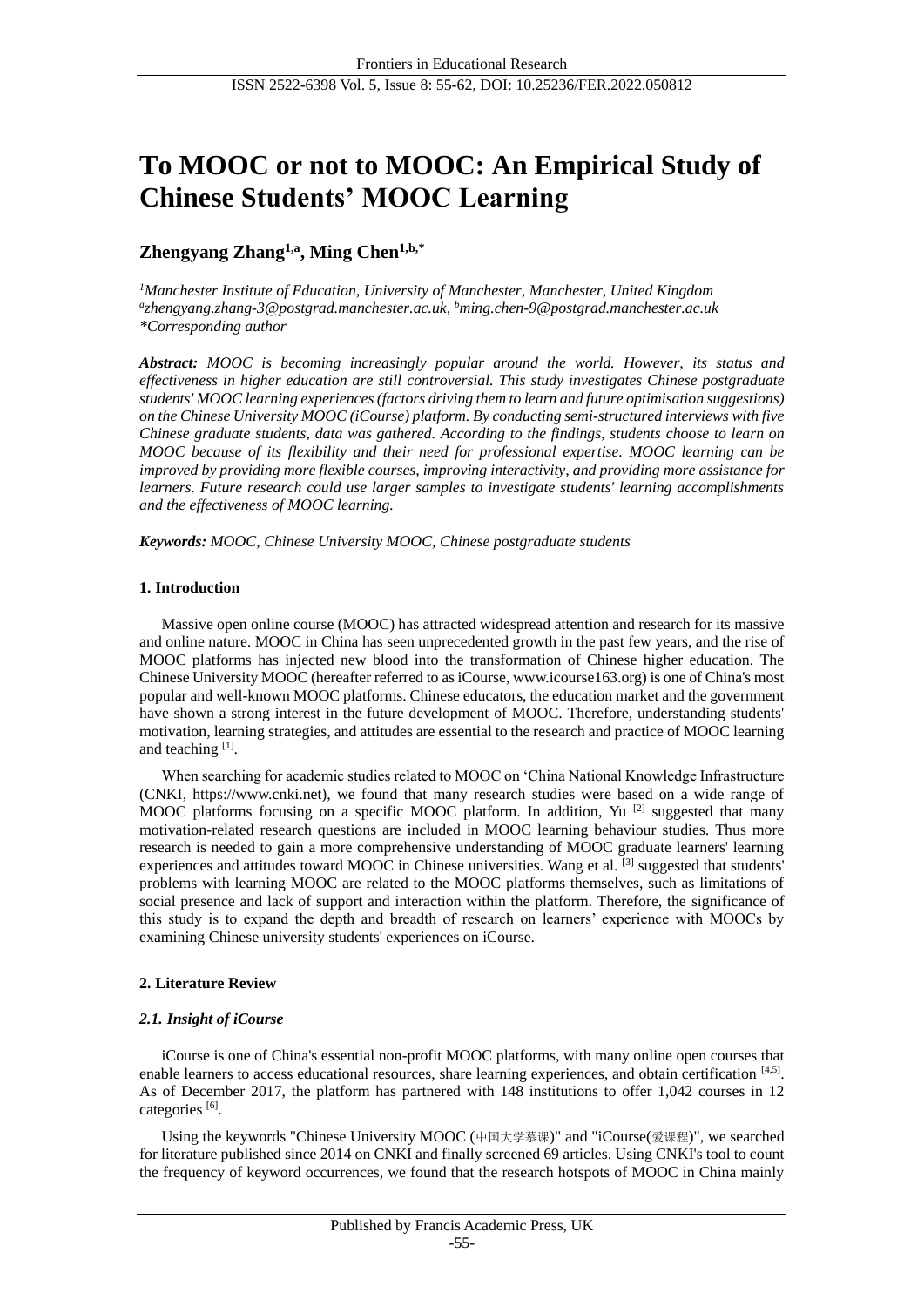focus on the characteristics of MOOCs themselves and their teaching models, SPOCs (small private online courses), shared boutique courses, and extensive data-supported teaching services [6,7].

#### *2.2. Factors Affecting Learning on MOOC*

Overall, the completion rate of MOOCs in China and abroad is around 10% [8]. Furthermore, the average rate of effective learners for MOOCs in China is only 9.76% <sup>[9]</sup>. Similarly, in Reich's <sup>[10]</sup> study, active students who wished to complete the course and earn a certificate account for 22% of the survey participants. The low completion rate in MOOCs is a concern, as user engagement is a crucial indicator of the long-term viability of MOOCs<sup>[9,11]</sup>.

Multiple factors may influence participants' retention on MOOC, namely the four dimensions of learning (learner, course, instructor and technology) <sup>[12]</sup>. In terms of the learner dimension, Ma and Lee [13] found that individual factors such as learners' attitudes, self-control and financial level could influence learners' continued use of the MOOC. Reparaz et al. <sup>[14]</sup> argued that learners with greater self-regulation could demonstrate higher perceived efficiency and course completion in MOOC learning. In a low-level MOOC instructional environment, learners can use SRL to effectively coordinate their learning and actively develop SRL skills through personal initiative [15]. Littlejohn et al. [16] argue that learners with high self-regulation are highly motivated by developing acquired expertise. In contrast, learners with low self-regulation are more likely to be driven by external motivators rather than applying their learning to specific work tasks.

Some MOOC characteristics are also worth considering in terms of MOOC platforms themselves. Some studies focusing on improving the MOOC learner experience suggest that Chinese MOOC platforms can be further optimised to optimise the UI design, enrich course learning resources, and enhance the platform's interactive features [4].

#### *2.3. Factors Motivating Students to Learning on MOOC*

In traditional higher education courses, learner motivation is usually standardised, whereas the diversity of MOOC learners leads to a variety of motivations and different levels of engagement in MOOC participation  $[17,18]$ . Motivation is one or more driving forces used to sustain goal-directed activities [19,20]. For students, motivation is a concept that reflects the personal goals, feelings and aspirations that students pursue.

Several studies have shown that MOOC learners are more intrinsically motivated than extrinsically motivated [16,21]. Most learners who participate in MOOCs do not tend to pursue socially unrecognisable certifications (one of the most representative forms of extrinsic motivation) but are somewhat quite interested in learning MOOC content  $^{[22,23]}$ . Hew and Cheung  $^{[24]}$  state that engagement in MOOC is a relatively common motivating factor among MOOC learners for personal benefit. Studies by Barba et al.  $[25]$  cover intrinsic motivations such as personal and situational interests, achievement goals, value beliefs, and interaction with like-minded people. Some findings in the Chinese MOOC context suggest that autonomous motivation, such as intrinsic motivation, plays a vital role in persistent intention  $[2,26]$ . However, some researchers have also pointed out that external motivations (e.g., gaining credits, social learning motivation, conflicts between course planning and personal planning, and ease of use of MOOCs' platforms) also affect Chinese learners' continuation in MOOCs [4,25,26] .

Zheng et al. <sup>[27]</sup> describe several external motivation categories: the free and open nature of the MOOC, the convenience and the prestige of the course being run by a quality institution. In addition, Deshpande and Chukhlomin<sup>[28]</sup> and Guo et al. <sup>[29]</sup> mention that MOOC platforms encourage students to learn through interaction and whether learners receive timely feedback, the reasonableness and ease of use of the platform features, and the level of teaching services are also objective factors that influence MOOC learners' motivation.

#### *2.4. Research Questions*

Research on MOOCs has provided little insight into the learner experience [30]. Similarly, Meng [7] suggests that the current research hotspots for MOOCs in China still focus on aspects such as the characteristics of the MOOC itself, course model and design, teaching effectiveness, and user learning behaviour. Further, there is still a need for multiple methods, including qualitative methods, to help researchers study the phenomenon from various perspectives [30]. In addition, few studies have focused on a specific Chinese MOOC platform such as iCourse. Therefore, this study fills a gap in the literature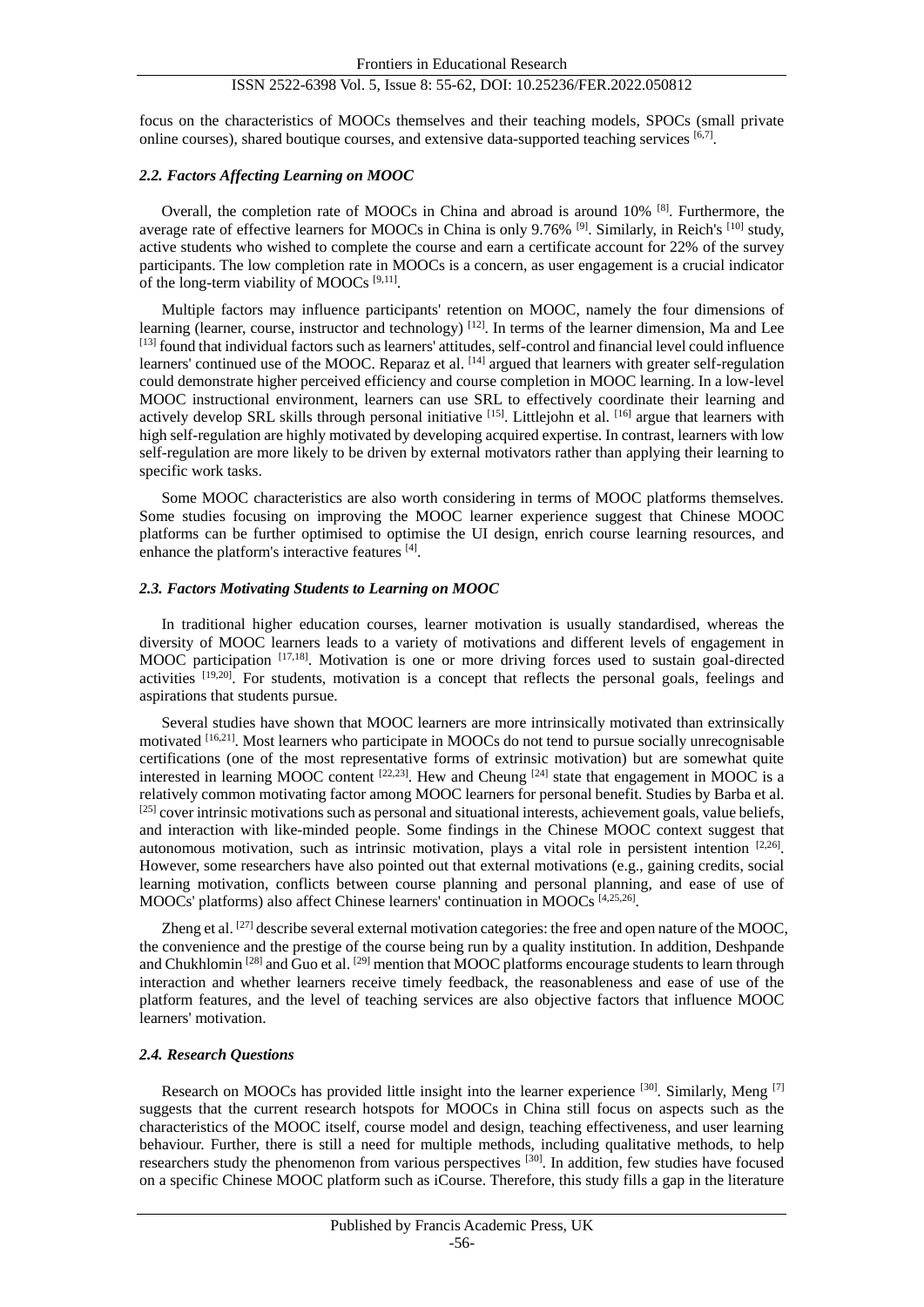by exploring the learning experience of Chinese postgraduate students learning on iCourse, further diving into factors that drive them to learn on iCourse and suggesting strategies for future optimisation. Two research questions are therefore proposed:

- 1) What are the factors motivating Chinese postgraduate students to study on iCourse?
- 2) How to optimise students' learning on iCourse?

#### **3. Methodology**

A qualitative research paradigm is well suited for this research depending on the research question. Antwi and Hamza [31] argue that qualitative research is often used to understand people's experiences and motivations.

#### *3.1. Data Collection*

We conducted semi-structured interviews to collect data. Runeson and Höst <sup>[32]</sup> mention that semistructured interviews offer greater flexibility in the interview process by allowing the interviewer to improvise interview questions and encouraging the interviewee to provide more information in their voice. As the interview progressed, interviewees could elaborate on their experiences or perceptions.

After obtaining ethical approval from the committee, we began recruiting interview participants with the convenience sampling method. After receiving their agreement by signing on the informed consent form and personal information sheet. We recruited 5 participants. They are postgraduate students at a UK university from different programmes, including education, engineering and business. They were informed that they could quit the interview anytime if they wanted to.

The interviews were conducted with the online meeting software ZOOM. We first encouraged participants to recount their learning experiences on the iCourse platform during the interview process. We guided them to recall more relevant details to explore what drove students when studying MOOCs initially. Then they were encouraged to think about how to improve their MOOC learning experience from different perspectives.

#### *3.2. Data Analysis*

Data generation and analysis in qualitative research are often dynamic and need to be conducted simultaneously <sup>[33]</sup>. Braun and Clarke <sup>[34]</sup> propose thematic analysis to identify, analyse, and report patterns or themes in data through an inductive approach. The inductive analysis approach suggests that the themes identified are very close to the interview data and reflect what is in the data, rather than fitting it into previous researchers' ideas and pre-existing coding frameworks [35].

Considering the large amount of textual data generated during the interviews, we stored and analysed the data with the help of NVivo software and conducted an inductive thematic analysis of the transcribed interview texts. According to the guidelines given by Braun and Clark [34], the steps of inductive thematic analysis were as follows. Firstly, we read and reread the text over and over again. Next, we used NVivo to mark data with the same or similar meaning and initially coded it. Next, we extracted and organised the relevant coding information into initial themes and sub-themes. We then reviewed these themes to determine if they were relevant to the research questions. Finally, the researcher defined and named the themes and sub-themes.

### **4. Findings**

Section 4.1 and 4.2 answer research question 1, "What are the factors motivating Chinese postgraduate students to study on iCourse?". Section 4.3, 4.4 and 4.5 answer research question 2, "How to optimise students' learning on iCourse?"

### *4.1. Flexibility in Learning on MOOC*

In terms of the convenience of MOOC learning, participants pointed to the flexibility of time and space. A flexible learning environment can facilitate learning on a MOOC platform. In particular, they noted that temporal and spatial flexibility enables control over video content by providing autonomy for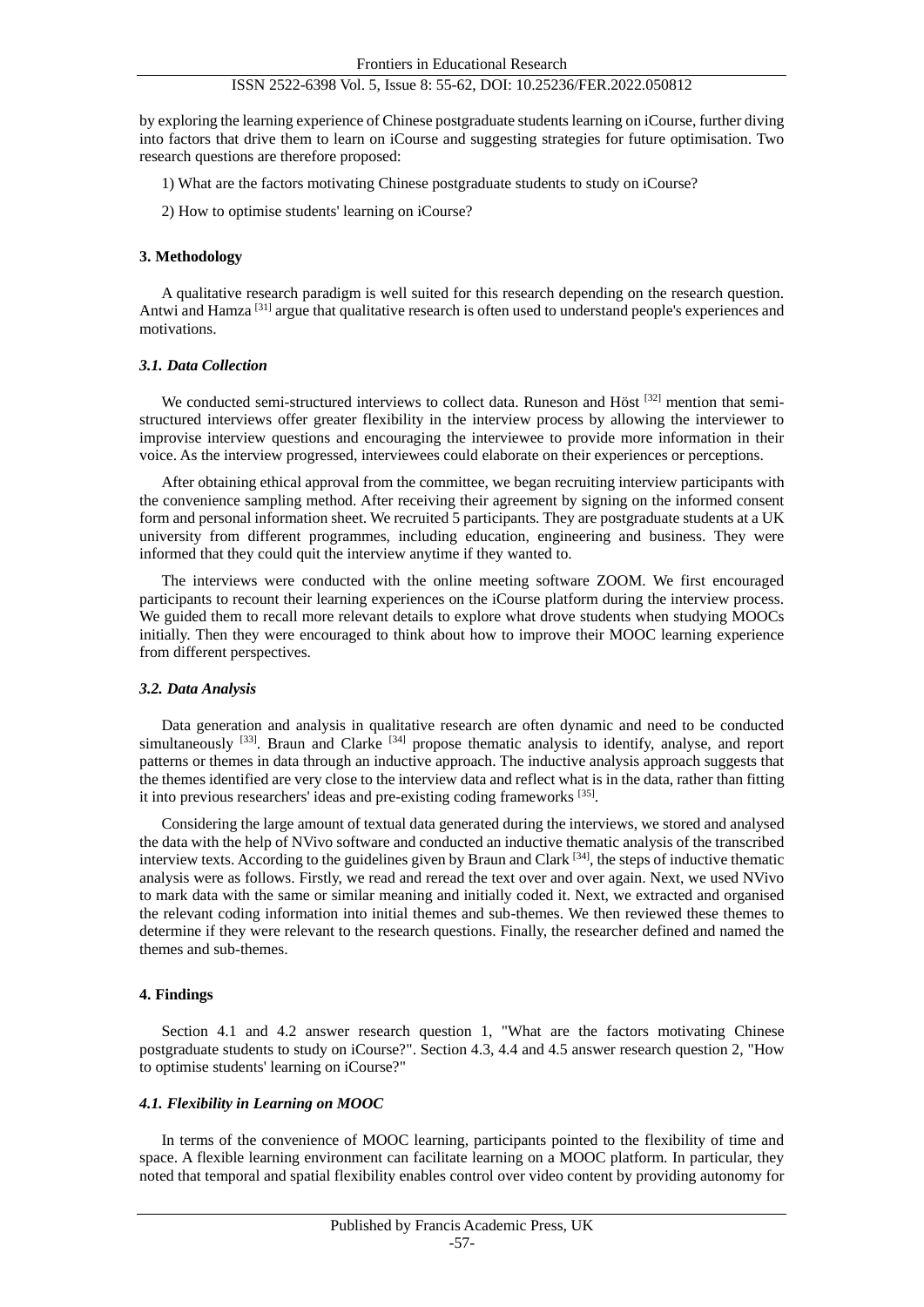repeated and selective viewing. Participant 2 said: "Instead of going to offline classes at a fixed time, I can be free of time and location. " Participant 3 noted the convenience of controlled repeat viewing: "If I can't follow the teacher on this example question, I can watch it repeatedly until I understand it, which I think is good for me." Participant 4 felt that convenience was also reflected in the ability to choose to watch the most useful parts of the videos: "I only study the parts of the MOOC that correspond to the points I don't quite understand or master in my university course, rather than studying the whole MOOC from start to finish."

#### *4.2. Achievements of Professional Expertise*

MOOC can help meet learners' academic and professional needs, which is one factor that motivates them to study at MOOC.

*Participant 4: "I chose to study English Literature out of interest, but I wanted to learn more about the UK to help me adapt to living abroad... The Business English course was accessible but relevant to my work... so I could learn a more systematic and valuable knowledge of English and apply it in my interactions with people. "*

Participants generally felt that they could acquire more knowledge and skills on MOOC, which was another factor that motivated them to undertake MOOC learning. Competition with their peers was seen as satisfying their short-term goal of demonstrating personal competence while acquiring more knowledge and skills would enhance their self-competitiveness and thus their long-term goal of selfimprovement. Both participants agreed that the MOOC complemented and expanded their course knowledge to gain more knowledge and skills.

*Participant 5: "If I missed something in class, I would go to the MOOC platform to find a similar or related course to supplement my course."* 

Another participant further noted the role of MOOCs in improving students' understanding of university courses.

*Participant 3: "Sometimes I feel that I don't learn enough knowledge and skills from my teachers, so I will learn related courses on MOOC to expand my course knowledge... And I like to choose courses from some famous universities, such as Tsinghua University, Beijing Normal University, etc......…. There is an inexplicable sense of trust in their courses. "*

## *4.3. Providing Flexible Courses*

Participants mentioned that the mismatch between course content and user needs further reduced participants' willingness to continue. Regarding the lack of depth in course content, three participants said that "MOOCs provide only simple and basic knowledge with limited "competency enhancement" (Participant 4) and that "in terms of content type, MOOCs tend to introduce theoretical knowledge, but there is a lack of practical and experimental courses" (Participant 4). "I find these courses too boring" (Participant 3).

*Participant 2: "different teachers teach different parts of the same course, but the quality of teaching varies from teacher to teacher, so you have to spend much time sifting through the useful lessons."*

Regarding the monotonous pattern of content delivery, they felt that it needed to be improved.

*Participant 4: "It was obvious that this teacher was just reading PPTs in class, and I found his teaching style as boring as if I were reading a boring book; I couldn't understand it."*

*Participant 2: "If the teacher just explained the knowledge to us straightforwardly, I would probably lose interest in listening to him, and my attention would be distracted."*

In addition, students complained that iCourse was not flexible enough to provide richer course content or to recommend courses intelligently.

*Participant 4: "Many course descriptions are generally described in general terms ...... You need to click on the course details page and watch the course video to determine if it is the course you want."*

*Participant 5: "The search model on this site is rigorous, unlike other similar sites that will suggest courses based on your search history."*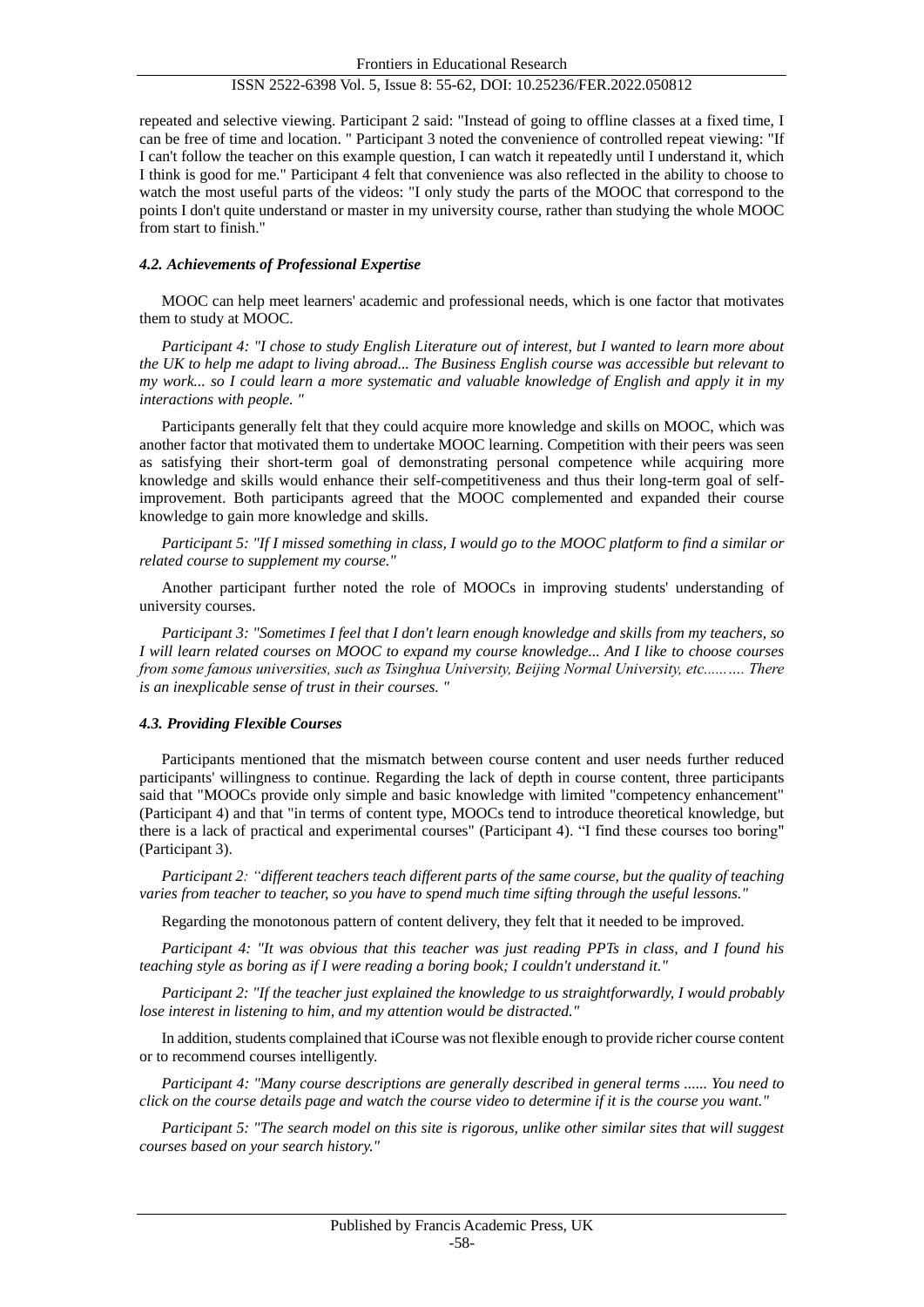#### *4.4. Improving Interactivity*

Participants realised that the lack of interactivity between learners and teachers, learners and learners are critical factors in reducing learners' willingness to continue learning on the MOOC platform. The current MOOC interaction model is not engaging enough for learners.

*Participant 3: "When I am watching a course, a multiple-choice question pops up from time to time for me to answer, and I can choose an answer at random… So what is the meaning of this setting? "*

As for the lack of interaction between learners, participants realised the importance of belonging in the MOOC community as it could provide them with moral support during the learning process. Two participants initially recalled: "It is difficult for me to find partners or friends in an online learning environment" and "I would prefer to talk about the course and assignments with my roommates or classmates" (Participants 4 and 5).

*Participant 3: "The MOOC forum lacks a supportive atmosphere and does not contribute to a good learning community atmosphere, affecting motivation and confidence to continue learning."*

In addition, the main reason for the lack of interactivity between students and teachers was that teachers did not provide timely feedback on students' problems.

*Participant 3: "Almost no one answered the questions raised by the learners in the forum, and the teachers only answered one or two questions occasionally."*

#### *4.5. More Assistance for Learners*

Participants also agreed that the support provided by the MOOC platform could improve their learning experience. However, the current service obviously cannot meet their needs. Critical support included providing more learning resources, optimising the platform's functionality and enriching the form of online communication. For example, two participants mentioned that MOOC platforms should improve the quality of courses and increase the types of systems offered.

*Participant 3: "I think the barrier of entry for some courses is a bit low, and some low-quality courses should not exist on this MOOC platform. Holding regular online seminars and inviting opinion leaders to share their experiences or answer questions would also be a helpful way to reform the MOOC model. "*

*Participant 5: "I want to study business informatics, but I can't find it on this MOOC platform; I think it would be better if there were more resources for courses... but I can't reach the platform to make a suggestion either."*

#### **5. Discussion and Conclusion**

This study intends to investigate Chinese postgraduate students' MOOC learning experiences on iCourse, the elements that influence students' MOOC learning, and how to improve their MOOC learning experiences. Previous MOOC learner research has focused on various MOOC platforms and user groups rather than specific media and user groups. Our research leads to a better understanding of Chinese postgraduate students' learning experiences while focusing on the iCourse platform.

The findings describe the flexibility of MOOC learning, which motivates students to participate. This backs with recent results by Zheng et al. [27], who classify MOOC convenience as an extrinsic motive for learning on a MOOC platform. According to previous research, most MOOC participants are motivated by the course material  $[17,22,23]$ .

Meeting students' professional and academic demands, according to the findings, is another feature that is congruent with Eccles and Wigfield's task value theory [36]. The intrinsic qualities that encourage students to study the MOOC are their interest in the MOOC's diversity and novelty, their enjoyment of the instructor's teaching style, and their optimism about the MOOC model's progress. According to startling research, students' attraction to prominent universities may also inspire them to study on MOOC platforms.

Students believe that the MOOC platform provides some assurance in course quality and the type and enriching forms of online communication, encouraging students to continue learning on the platform. According to a previous study, MOOC content and organisation will affect learners' determination to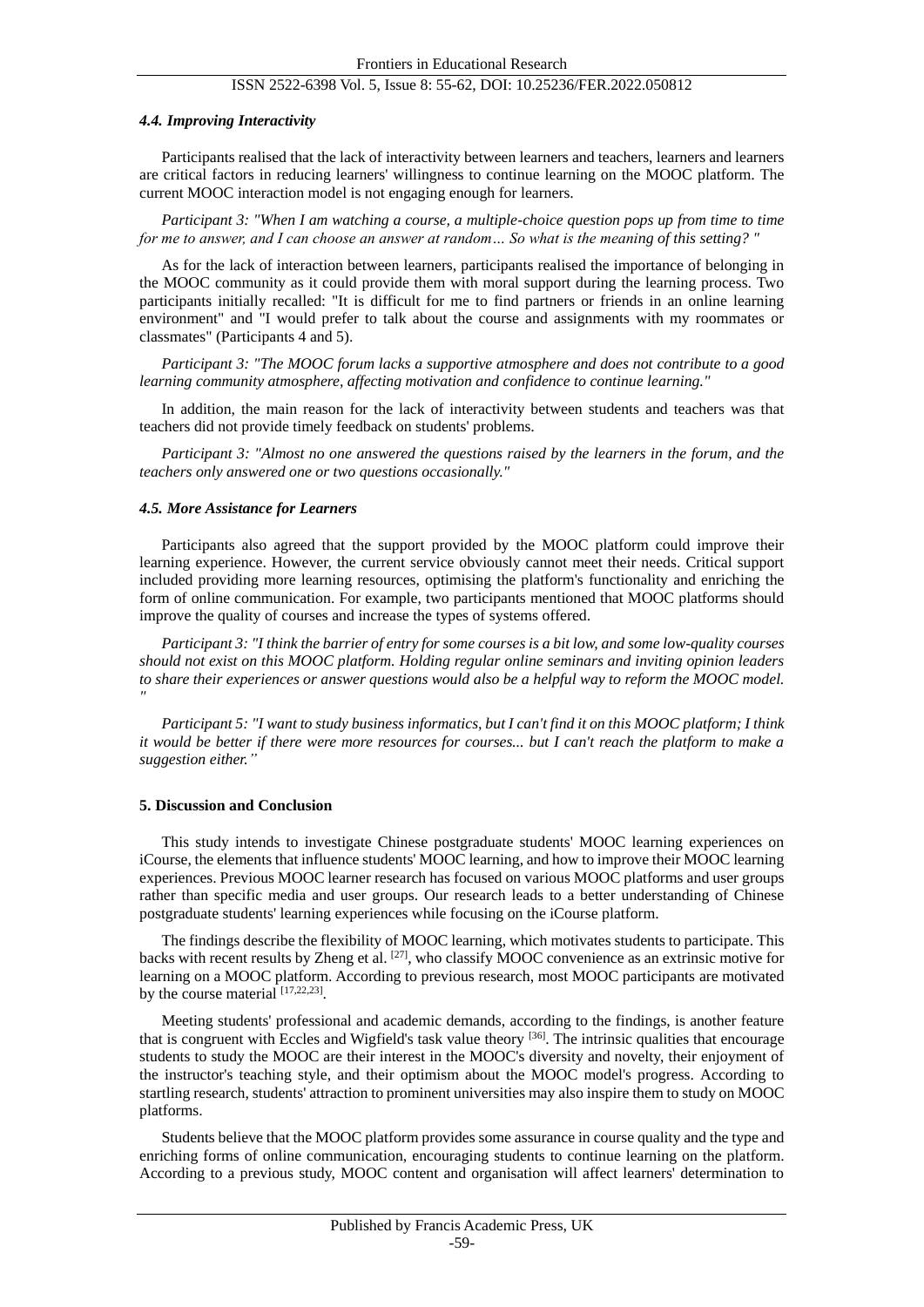continue learning [12]. Students, on the other hand, believe that many encounters are meaningless. The question box that appeared in class, for example, is a useless gesture. Furthermore, after class, there are few possibilities to engage with other teachers and students, which affects their enthusiasm to continue learning.

They also hope that course recommendations will become more flexible. Participants' enthusiasm to continue learning is further reduced by the mismatch between course material and user needs. At the same time, some courses are tedious, but they cannot discover similar courses, preventing people from enrolling in MOOCs. As a result, if the MOOC platform can provide a way for learners to give feedback and receive more frequent support, it will match their demands as customers.

This research provides a minor branch for investigating Chinese students' MOOC learning experiences. However, as Salim et al. [37] point out, it's essential to examine how MOOCs affect students' motivation and involvement and how these aspects influence their academic success. Furthermore, despite our efforts to choose respondents from various educational backgrounds, future research should consider sample size and diversity. Second, all interviews were conducted online due to the social distance maintained during the COVID-19 pandemic. Due to the lack of visual signals in the discussion, researchers may be unable to determine respondents' moods and some body language in a timely and correct manner [38]. As a result, some nonverbal interview data in this study may be lost. This also serves as a reminder to future researchers about this frequently ignored issue. Future studies can provide more representative findings by expanding the breadth of the research platform or the sample size of the research population, making the further examination of this topic more beneficial.

## **References**

*[1] Gasevic, D., Kovanovic, V., Joksimovic, S., and Siemens, G. (2014) Where is research on massive open online courses headed? A data analysis of the mooc research initiative'. The International Review of Research in Open and Distributed Learning, 15. https://doi.org/10.19173/irrodl.v15i5.1954*

*[2] Yu, W. (2019) A research on foreign language learners' motivation and learning strategies in moocs ——a case study of the chinese university mooc platform. MA. Central China Normal University.*

*[3] Wang, X., Hall, A. H., and Wang, Q. (2019) Investigating the implementation of accredited massive online open courses (moocs) in higher education: The boon and the bane'. Australasian Journal of Educational Technology, 35, 3. https://doi.org/10.14742/ajet.3896*

*[4] Liang, W. (2019) Comparative research on major mooc platforms in china from the perspective of learners and its enlightenment'. In Proceedings of the 4th International Conference on Contemporary Education, Social Sciences and Humanities (ICCESSH 2019. https://doi.org/10.2991/iccessh-19.2019.155*

*[5] Luo, Y., Zhou, G., Li, J., and Xiao, X. (2018) Study on mooc scoring algorithm based on chinese university mooc learning behavior data'. Heliyon, 4(11), 00960–00960. https://doi.org/10.1016/ j.heliyon.2018.e00960*

*[6] Luo, Y., Zhou, G., and Li, J. (2018) "Comparing the chinese university mooc platform to the three major mooc players." In Proceedings of the 2nd International Conference on Computer Science and Application Engineering (pp. 1–5) New York, USA: ACM Press. https://doi.org/10.1145/ 3207677.3277920*

*[7] Meng, Z. (2018) A review of mooc research in china - hot topics and trends. Software Guide (Educational Technology), 17(10), 26–29.*

*[8] Belanger, Y., and Thornton, J. (2013) "Bioelectricity: A quantitative approach." Leadership and StratEDgy. Retrieved from https://dukespace.lib.duke.edu/dspace/bitstream/handle/10161/6216/Duke\_ Bioelectricity\_MOOC\_Fall2012.pdf*

*[9] Zhang, Y. (2019) Research on the development strategy of MOOC platform based on scene value cocreation: Taking "MOOC of Chinese University" as an example'. In Proceedings of the Fourth International Conference on Economic and Business Management (FEBM (pp. 195–199) https://doi.org/10.2991/febm-19.2019.48*

*[10] Reich, J. (2014) Mooc completion and retention in the context of student intent: EDUCAUSE REVIEW. Retrieved from https://er.educause.edu/articles/2014/12/mooc-completion-and-retention-inthe-context-of-student-intent*

*[11] Zhou, J. (2017) Exploring the factors affecting learners' continuance intention of MOOCs for online collaborative learning: An extended ecm perspective'. Australasian Journal of Educational Technology. https://doi.org/10.14742/ajet.2914*

*[12] El Said, G. R. (2017) Understanding how learners use massive open online courses and why they drop out'. Journal of Educational Computing Research, 55(5), 724–752. https://doi.org/*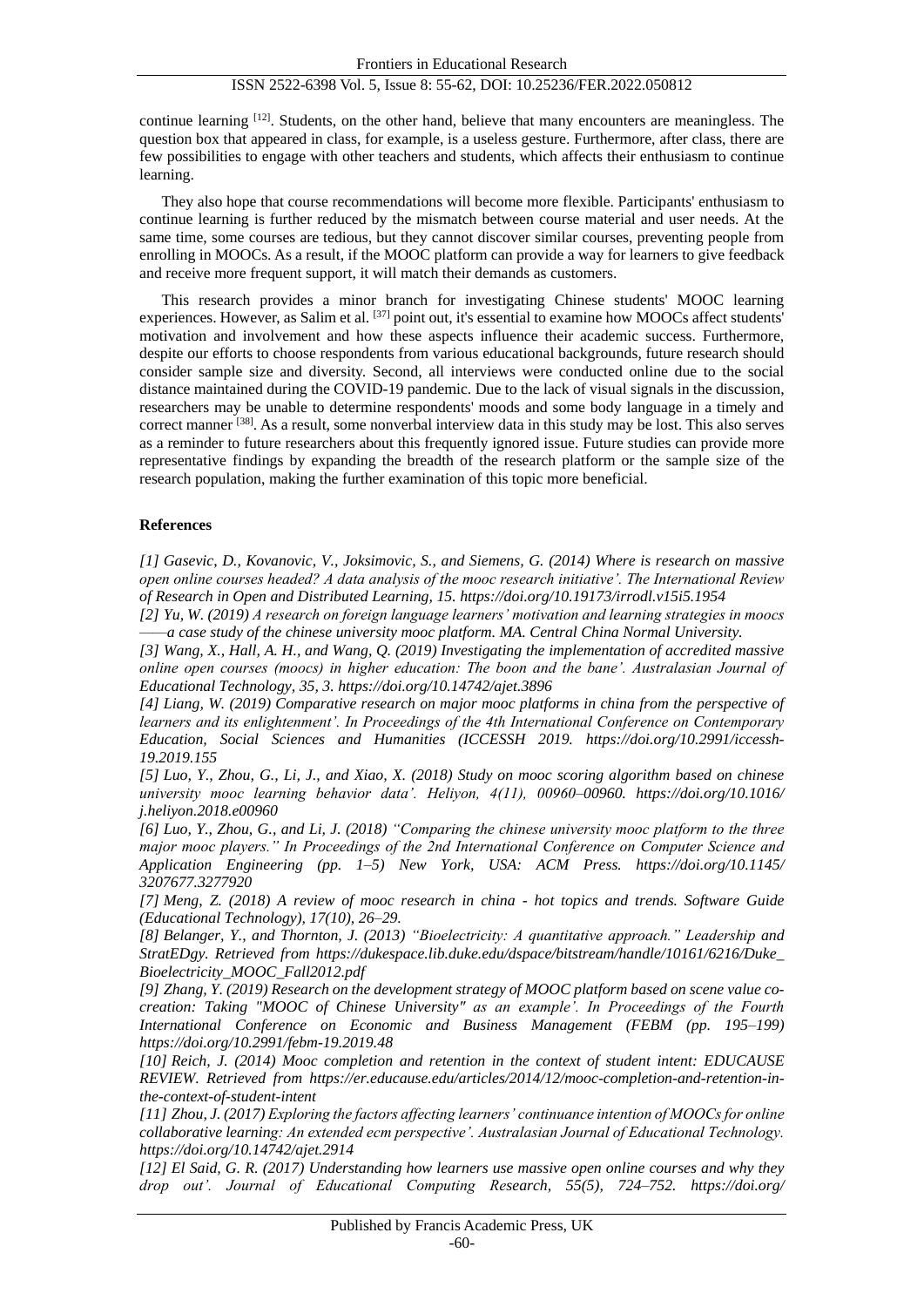*10.1177/0735633116681302*

*[13] Ma, L., and Lee, C. S. (2019) Understanding the barriers to the use of moocs in a developing country: An innovation resistance perspective'. Journal of educational computing research, 57(3), 571–590. https://doi.org/10.1177/0735633118757732*

*[14] Reparaz, C., Aznárez-Sanado, M., and Mendoza, G. (2020) Self-regulation of learning and mooc retention'. Computers in human behavior, 111. https://doi.org/10.1016/j.chb.2020.106423*

*[15] Onah, D. F. O., Pang, E. L. L., Sinclair, J. E., and Uhomoibhi, J. (2021) An innovative mooc platform: The implications of self-directed learning abilities to improve motivation in learning and to support self-regulation'. The International Journal of Information and Learning Technology, 38(3), 283– 298. https://doi.org/10.1108/ijilt-03-2020-0040*

*[16] Littlejohn, A., Hood, N., Milligan, C., and Mustain, P. (2016) Learning in moocs: Motivations and self-regulated learning in moocs'. The Internet and higher education, 29 40-48. https://doi.org/10.1016/j.iheduc.2015.12.003*

*[17] Kizilcec, R. F., Piech, C., and Schneider, E. (2013) "Deconstructing disengagement." In Proceedings of the Third International Conference on Learning Analytics and Knowledge (pp. 170–179) Leuven, Belgium: ACM Press. https://doi.org/10.1145/2460296.2460330*

*[18] Luik, P. (2019) What motivates enrolment in programming moocs?'. British Journal of Educational Technology, 50(1), 153–165. https://doi.org/10.1111/bjet.12600*

*[19] McMillan, J. H., and Forsyth, D. R. (1991) What theories of motivation say about why learners learn'. New Directions for Teaching and Learning, 45, 39–52. https://doi.org/10.1002/tl.37219914507 [20] Schunk, D. H., Meece, J. L., and Pintrich, P. R. (2008) Motivation in education : Theory, research,* 

*and applications. (J. L. Meece. 3rd / Dale H. Schunk Paul R. Pintrich, Ed.) (edn.) Upper Saddle River, N.J: Pearson/Merrill Prentice Hall.*

*[21] Milligan, C., and Littlejohn, A. (2017) Why study on a mooc? The motives of students and professionals. International Review of Research in Open and Distributed Learning, 18(2), 92–102. https://doi.org/10.19173/irrodl.v18i2.3033*

*[22] Ventista, O. M. (2018) Self-assessment in massive open online courses'. E-learning and digital media, 15(4), 165–175. https://doi.org/10.1177/2042753018784950*

*[23] Wang, Y., and Baker, R. (2015) Content or platform: Why do students complete moocs?. Journal of online learning and teaching, 11(1), 17.*

*[24] Hew, K. F., and Cheung, W. S. (2014) Students' and instructors' use of massive open online courses (MOOCs): Motivations and challenges. Educational Research Review, 12, 45–58. https://doi.org/10/tmb [25] Barba, P. G., Kennedy, G. E., and Ainley, M. (2016) The role of students' motivation and participation in predicting performance in a MOOC'. Journal of Computer Assisted Learning, 32(3), 218–231. https://doi.org/10.1111/jcal.12130*

*[26] Zhou, M. (2016) Chinese university students' acceptance of MOOCs: A self-determination perspective'. Computers and education, 92–93, 194–203. https://doi.org/10.1016/j.compedu. 2015.10.012*

*[27] Zheng, S., Rosson, M. B., Shih, P. C., and Carroll, J. M. (2015) 'Understanding student motivation, behaviors and perceptions in MOOCs. In Proceedings of the 18th ACM conference on computer supported cooperative work and social computing (pp. 1882–1895)*

*[28] Deshpande, A., and Chukhlomin, V. (2017) What makes a good MOOC: A field study of factors impacting student motivation to learn'. American Journal of Distance Education, 31(4), 275–293.*

*[29] Guo, X., Wu, F., and Zheng, X. (2020) "What motives learner to learn in mooc? An investigation of chinese university mooc." In 2019 International Joint Conference on Information, Media and Engineering (IJCIME. Osaka, Japan. https://doi.org/10.1109/ijcime49369.2019.00039*

*[30] Veletsianos, G., Collier, A., and Schneider, E. (2015) Digging deeper into learners' experiences in moocs: Participation in social networks outside of moocs, notetaking and contexts surrounding content consumption'. British Journal of Educational Technology, 46(3), 570–587. https://doi.org/10.1111 /bjet.12297*

*[31] Antwi, S. K., and Hamza, K. (2015) Qualitative and quantitative research paradigms in business research: A philosophical reflection'. European journal of business and management, 7(3), 217–225.*

*[32] Runeson, P., and Höst, M. (2009) Guidelines for conducting and reporting case study research in software engineering'. Empirical software engineering : an international journal, 14(2), 131–164. https://doi.org/10.1007/s10664-008-9102-8*

*[33] Mason, J. (2002) Qualitative researching (2nd edn.) London: SAGE.*

*[34] Braun, V., and Clarke, V. (2006) Using thematic analysis in psychology. Qualitative research in psychology, 3(2), 77–101. https://doi.org/10/fswdcx*

*[35] Patton, M. Q. (1990) Qualitative evaluation and research methods (2nd edn.) Newbury Park, Calif: Sage.*